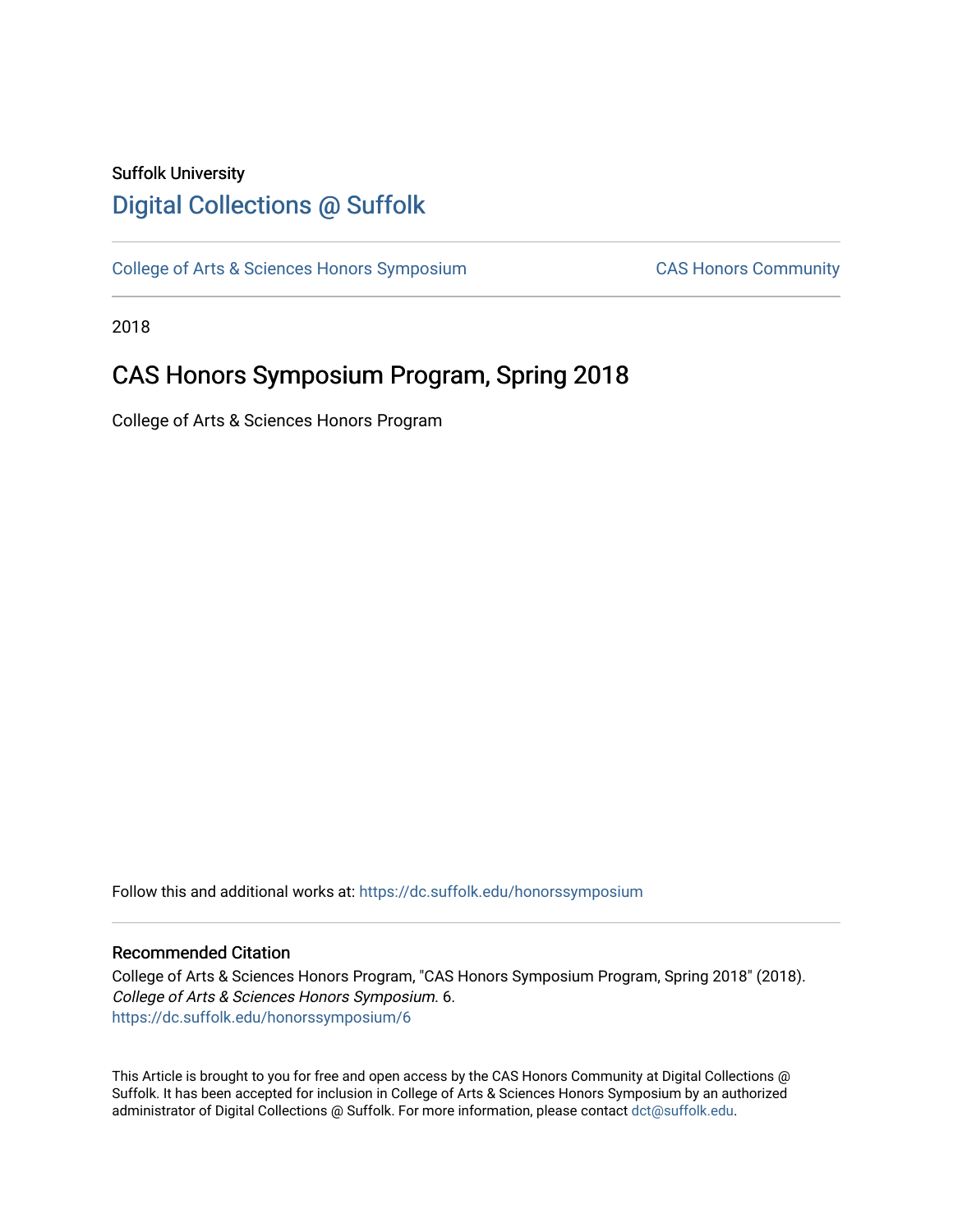# L O L MY THESIS

*"Summing up years of work in one sentence"*

**Create your own Lol My Thesis and tag**

## **#SuffolkHonors**

#### **on Twitter to have your thesis featured on the screen!**

Visit lolmythesis.com for more examples

**Leif Erikson had a sister and she was cooler than he was.** Film, Wesleyan University

**Talking about gender in a gendered language involves the use of gendered terms** English Literature**,**  Cambridge

**I studied a protein for 4,5 years nobody ever studied before. Now I know why.**  Biochemistry, University of Hohenheim

**It was a bit hard to be a queen regent in Scotland, especially if you weren't actually Scottish.** History, Princeton University

## SPRING 2018 HONORS SYMPOSIUM

MAY 3, 2018

1:00 PM

Sargent Hall

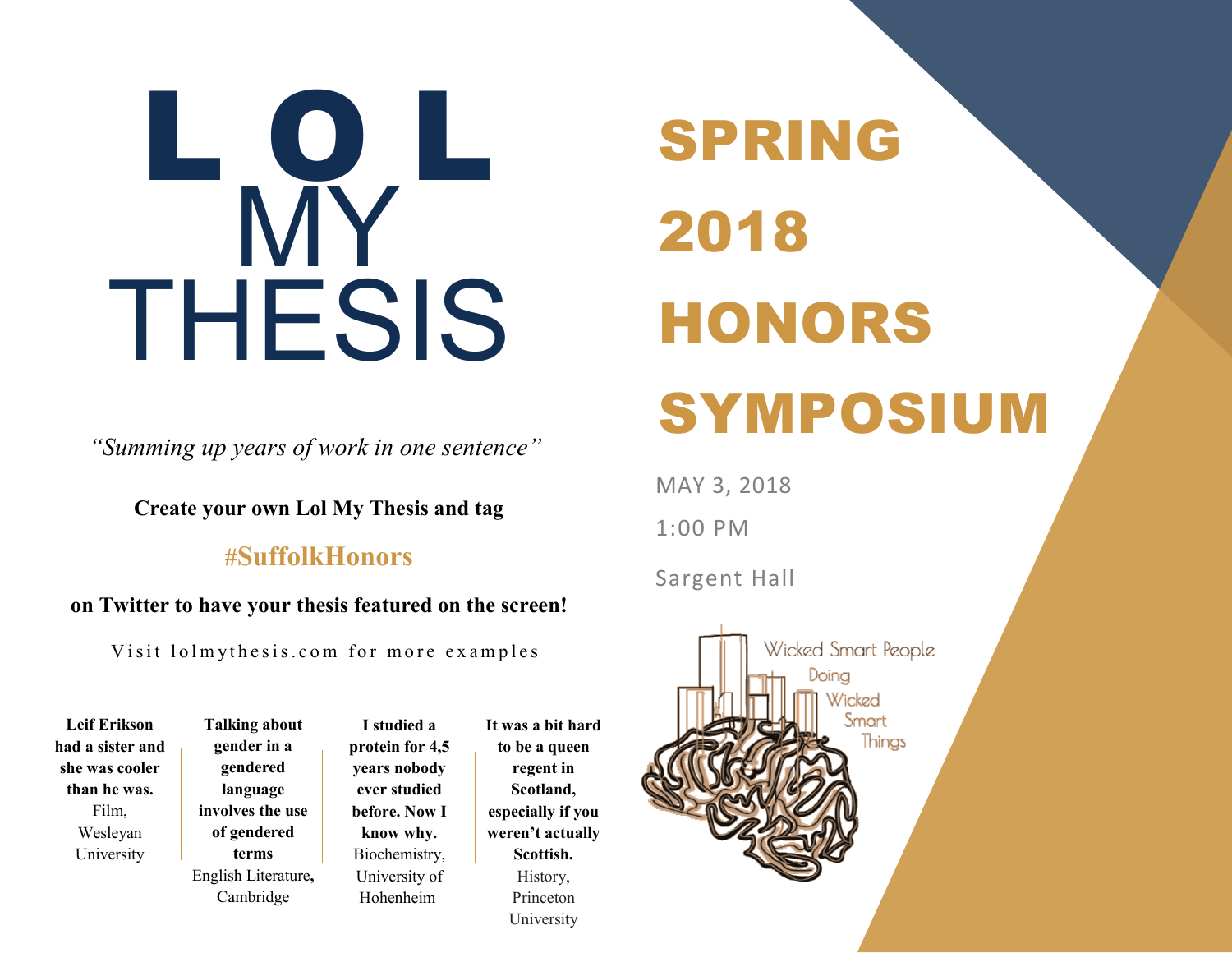**Fine Arts** Shelby Feltoon "Cave Softly" Project Supervisor: Randal Thurston

**Government** Rachel Brown "Special Education Expenditures in Massachusetts" Project Supervisor: Brian Conley

**Government** Cassie Dufon "Why Nuclear Energy is not the Solution to Climate Change"

**Government** Daniel Gazzani "The American Presidency's Expansion of Power" Project Supervisor: Brian Conley

**Government** Josephine Omoyugbo "Impact of IMF" Project Supervisor: Rachael Cobb

**Government** Margaret Randall "Voter ID Laws and Minority Turnout in the 2016 Election" Project Supervisor: Rachael Cobb

**Government** Mariana Soto "The Effect of IMF and World Bank Loans on Developing African Countries" Project Supervisor: David Tuerck

**Government/Political Theory** Evette Thompson "Transitional Justice in Post-Biafra Nigeria" Project Supervisor: Michal Ben-Josef Hirsch

**History** Thomas Mehlich "The Media's Impact on Interwar Disarmament" Project Supervisor: Robert Hannigan

**Interior Design** Brianna Boidi "Interfaith Center for Boston" Project Supervisor: Nancy Hackett

**International Affairs** Ashley Sheehy "The Reemergence of Populism: What is Populism and why is it Dangerous? " Project Supervisor: Rachael Cobb

**International Relations** Jenny Rego "Why Now? A Sociological Study of Heightening Separatism in Catalonia" Project Supervisor: Brian Conley

**Law** Aziza Asad "Virtual Manslaughter" Project Supervisor: Elizabeth Stillman

**Media Studies** Alexa Miguel "Knock Knock, Who's There? Violated Expectations: An Analysis of Stereotypes in Comedic Mass Media through Expectation Violation Theory" Project Supervisor: Bruce Wicklegren

#### Honors Contracted Classes

**ADF S152 | 3-Dimentional Design | Professor Steve Novick** Mikayla Poliquin

**ADG S354 | Advanced Computer Applications | Professor Jennifer Fuchel**

Grace Potter, "Mandala Trivets"

Teresa Willand, "Designing an App"

**ARH 101 | Survey of Western Art | Professor Thomas McGrath**

Sophie Mailhot, "Sacred Spaces: Then and Now"

**ARH 102 | Art History II | Professor Charles Cramer** Hannah Edmond, "A Tour of French Art in the MFA"

**BIO 111 | Introduction to the Cell | Professor Annette McGehee** Dario Arganese, "Circadian Rhythm"

**BIO 114 | Organismal Biology | Professor Peter Burn** Michel Badaoui, "Bioimplants for Tooth Restoration" Emily Temple, "Prepping the Body to Fight Cancer; Possible iPSC Autologous Cancer Vaccine"

**BIO 223 | Human Nutrition | Professor Julia L. Hincman-Francavilla** Julia Durbeck, "Sleep and Nutrition"

**BIO 285 | Microbiology | Professor Maghnus O'Seaghdha** Nicole Asquino, "Microbiology and its Contaminants"

Cristelle Badaoui, "Emerging Tick Borne Diseases"

Adelyn Ragucci, "Urban Microbial Community Dynamics and Metagenomics"

#### **BIO 474 | Molecular Genetics | Professor Celeste Peterson**

Sara Zoghi Tavana, "Educational Visualization of Scientific Data in 3D"

#### **CHEM 332 | Biochemistry II | Professor Melanie Berkmen**

Haley Dame, "Oligermerization of Bacillus subtilis Mating Pore Protein ConQ"

#### **CI 167 | Public Health | Professor Atosa Ahmadi**

Emma Moller, "Addressing the Maternal Death Epidemic in Kenya" Adriano Pucci, "Improvements in Recycling Policy at Suffolk University"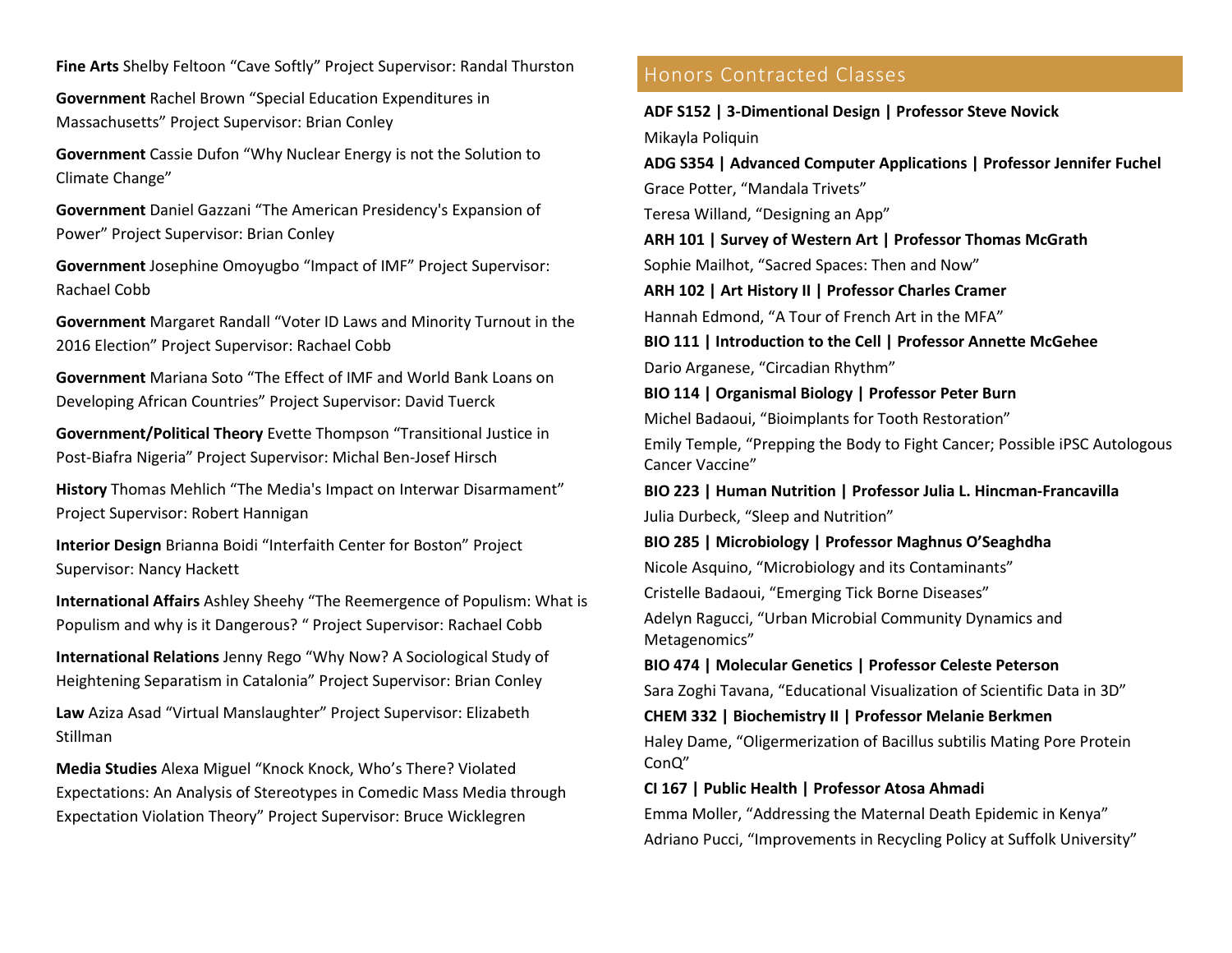#### **CJN 101 | Intro to Communication | Professor Bruce Wickelgren**

Kaitlin Hahn, "A look at Gender as Reported from the 2018 Olympic Games"

#### **EC 311 | Intermediate Micro Theory | Professor Darlene Chisholm**

Anna Meomutli, "Economics of Fine Art"

Nicole Golovenko, "Industry Analysis on China National Tobacco Corporation (CNTC)"

**EC 312 | Intermediate Macro Theory | Professor Shahruz Mohtadi** Samantha Imber, "Bitcoin Research"

#### **GVT 115 | Evolution of Global Systems | Professor Weiqi Zhang**

Miguel Alvarez Jr., "Bourdouex: A Statecraft Simulation"

#### **GVT 382 | Crisis and Integration in Europe | Professor Roberto Dominguez**

Alyssa Gravel, "Austria's Return to Fascism: The Sudden Growth of the Radical Right in 21st Century Europe"

#### **GVT 411 | Politics of North and Southeast Asia| Professor Weiqi Zhang**

Amanda Rosario, "Is North Korea Sustainable in the Long Run?"

#### **HST 182 | American Life since Civil War | Professor Robert Hannigan**

Jared Marshall, "America's War in Vietnam"

#### **HST 335 | The United States Since 1970 | Professor Robert Hannigan**

Jared Marshall, "America's Wars in the Middle East"

Victoria Oliveira, "The Personal is Political: The Second and Third Wave of Feminism"

#### **LawU 301 | Legal research and writing | Professor Melanie Gulden**

Brynn Kooyenga, "Elements of DUIs in Massachusetts"

#### **PHYS 152 | University Physics II | Professor Walter Johnson**

\*\*Dylan Barbagallo, "Arduino and Geiger–Müller Tube Radiation Detector"

#### **PHYS 153 |University Physics III | Professor Walter Johnson**

\*\*Rhylee Cole, "Hololens Project"

#### **PSYCH 216 | Research Methods and Design | Professor Samantha Meints**

\*\*Vanessa Mariluz, "Associations between Age and Catastrophizing among Patients with Chronic Low Back Pain"

#### **PSYCH 317 | Psychology of Addictions | Professor Nicholas Livingston**

\*\*Jordan Sharpe, "Correlation between Prenatal Exposure to Drugs and Legal System Involvement"

**Communication & Journalism** Rebecca Bicalho "Blurry Vision: Social Media's Impact on Young Women's Self-Esteem and Body Image" Project Supervisor: Bruce Wickelgren

**Communication & Journalism** Matthew Brown "Following Up On Social News: The Likelihood of College Students Actively Fact Checking On Incidental News Exposure from Facebook" Project Supervisor: Bruce Wickelgren

**Communication & Journalism/Art History** Claire Mulvena "I Will Survive: A Fantasy Theme Analysis of the Social Media Phenomenon #MeToo" Project Supervisor: Bruce Wickelgren

**Criminal Justice** Elizabeth Le "The Illegal Drug Trade and its Impact on the Achievement of Sustainable Development in Colombia" Project Supervisor: Erika Gebo

**Economics** Tunisha Kansra "Distributed Ledger Technology: Future of Cross-Border Payment Systems?" Project Supervisor: David Tuerck

**Electrical Engineering** Mathews Oliveira "Transformer Analyzer" Project Supervisor: Craig Christensen

**English** Kate Brush "The Evolution of Man and His Art: An Analysis of Arthur Miller's Jewish Identity in the Context of his Work" Project Supervisor: Quentin Miller

**English** Nathan Espinal "This is How You Lose Him: A Brief Examination on the Intersections of Immigration and Masculinity" Project Supervisor: Quentin Miller

**English** Sofia Ohrynowicz "Escaping Neverland" Project Supervisor: Amy Monticello

**English** Julia Potapoff "Proof Against Her Power: Women, Men, and the Marketplace in Wharton and Yezierska" Project Supervisor: Elif Armbruster

**English** Alexandra Warren "Societal Effects on Characterization in BBC Sherlock" Project Supervisor: Richard Miller

**English/Art History** Scott Kayhan "Identity, Infinity, and the Indefinite: Analyzing Perspectival Effects of the Sublime in *Moby-Dick*" Project Supervisor: Leslie Eckel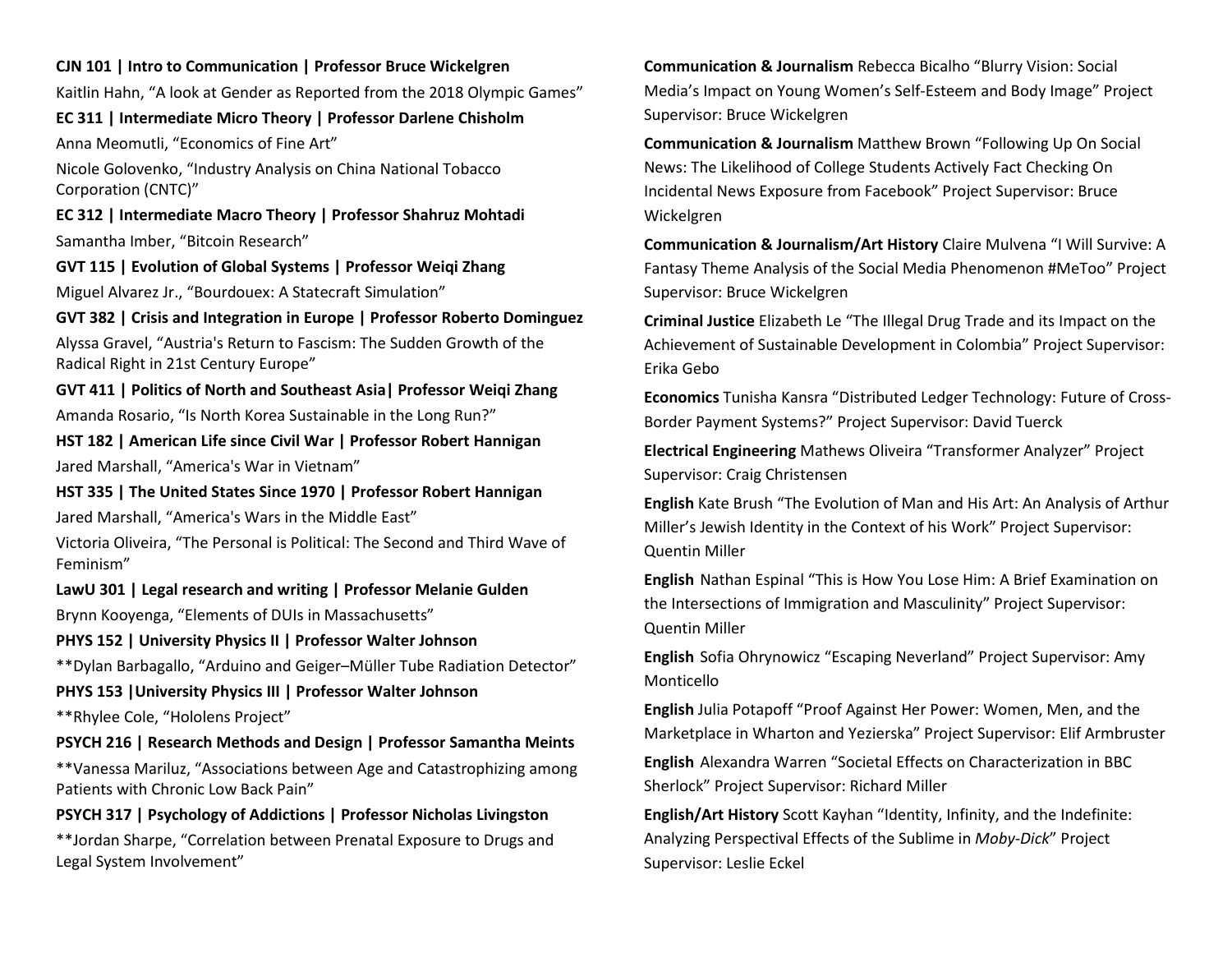**Psychology/Sociology** Grisell Canizales "Socioeconomic Status Predicts Teacher and Children Perception of Cognitive Competence" Project Supervisor: Rosemarie DiBiase

**Psychology/Sociology** Emily Ford "Emotion and Identity: How Anger Influences Identity Development" Project Supervisor: Amy Marks

**Public Relations** Emily Collins "How did Investigative Journalism Help End the Culture of Abuse at USA Gymnastics?" Project Supervisor: Susan Alessandri

**Public Relations** Donovan Skepple "How American Neocolonialism in Guatemala was Covered as an Altruistic Intervention in the Mainstream Press" Project Supervisor: Susan Alessandri

**Public Relations** Jacqueline Strom "Repositioning FYE" Project Supervisor: Susan Alessandri

**Public Relations** Abbey Treamer "Disney's Crisis PR: A Case Study" Project Supervisor: Susan Alessandri

**Radiation Therapy** Erika Nelson and Siobhan Estabrook "Ideas for Tobacco-Free Initiatives on the Suffolk University Campus" Project Supervisor: Jessica Mak

**Sociology** Kyra Agen "What Have I Learned" Project Supervisor: Keri Iyall Smith

**Sociology** Maya Smith "Silencing Nations: The Acculturation of Indigenous Languages through the Education of Indigenous Children by the United States Government" Project Supervisor: Keri Iyall Smith

**Sociology** Ali Yamakaitis "Expanding Case Briefs" Project Supervisor: Elizabeth Stillman

**Spanish/Government** Shannon Alessandroni "Translation of Cristina Guzman, Profesora de Idiomas" Project Supervisor: Celeste Kostopulos Cooperman

**Theatre** Victoria Isotti "I Enjoy Being a Girl" Project Supervisor: Marilyn **Plotkins** 

**Theatre** Erica Wisor "HEIST: A Play about the Isabella Stewart Gardner Art Museum. Adapting Historical Events for the Stage" Project Supervisor: Wes Savick

**Theatre and English** Aria Sergany "The Universe in You" Project Supervisor: Wes Savick

*\*Denotes winner of the Excellence in Honors award for best senior Honors work in the major*

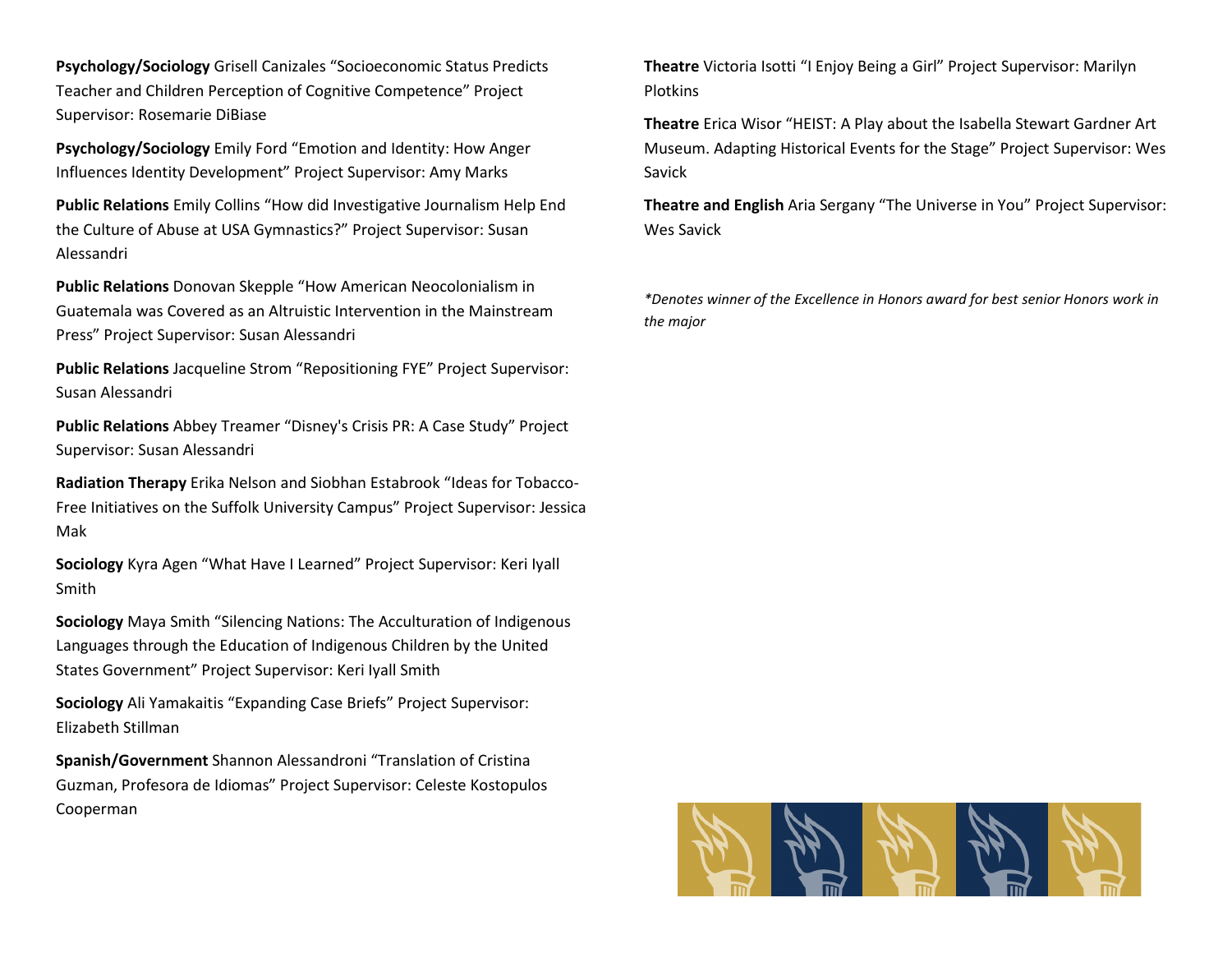#### HONORS LEVEL COURSES

#### **ENG H266 | Mad Men: Reading Visual Narratives | Dr. Peter Jeffreys**

*Envisioning the American 60s: Social Shifts and Cultural Trends in Mad Men* Presenters: Douglas Botelho, Kate Brush, Jordan Casey, Adrianne Cormier, Jade Cruz, Michael Curcio, Alissa Darcangelo, Safia Elyounssi, Shane Halajko, Jackson Hines, Benedict Holden, Jon-Luc Jarboe, Augustus Judd, Lyndsay Kramer, Rachael Madow, Amit Mistry, Christian Morris, Sabrina Ng, Fariha Omar, Catherine Seaver, Patrick Shepard, Brian Silva, Danielle Silva, Alyssia Smith, Ryan Stack, Samantha Williams, Erica Wisor, Calvin Yin

## *Head to the 5th floor for*

*Mocktails* 

*Music*

*Posters*

## *Cigarettes*



**Philosophy** Caitlyn Emond "The Effects of Patriarchy on Feminist Theory" Project Supervisor: Donna Giancola

**Broadcast Journalism** Iga Mejzner "Texting and Romantic Relationships" Project Supervisor: Bruce Wickelgren

**Philosophy/Computer Science** Jordan Simons "Poverty and Income Inequality in America: Unjust?" Project Supervisor: Donna Giancola

**\*Psychology** Hannah Carlon "Do Positive Psychology Exercises Broaden the Thought-Action Repertoires of Persons in Recovery from Problematic Substance Use?" Project Supervisor: Bettina Hoeppner

**Psychology** Meghan Danaher "The Relationship between Compassion and the Moral Foundations" Project Supervisor: Michael Suvak

**Psychology** Joseph Del Ponte "Psychometric Measures and Political Influence" Project Supervisor: Yvonne Wells

**Psychology** Lia Gabrielle "Perceived Racial Discrimination in Schools" Project Supervisor: Amy Marks

**Psychology** Jenny Li "Cross-Cultural Consumer Behavior Marketing in Collectivistic and Individualistic Cultures: Emphasis on Localization" Project Supervisor: Lotte Smith Hansen

**Psychology** Connor Milligan "The Moderating Effects of Age on the Success of Quit Attempts Made by Nondaily Smokers Enrolled in a Text-Messaging Intervention" Project Supervisor: Bettina Hoeppner

**Psychology** Richard Norton "Physical Activity and Depression: A Proposal for Treatment of Depression Utilizing the Monoamine Enhancement Theory" Project Supervisor: Lance Swenson

**Psychology** Cynthia Nunez "Understanding Depression's Links to Supervisor: Amy Marks